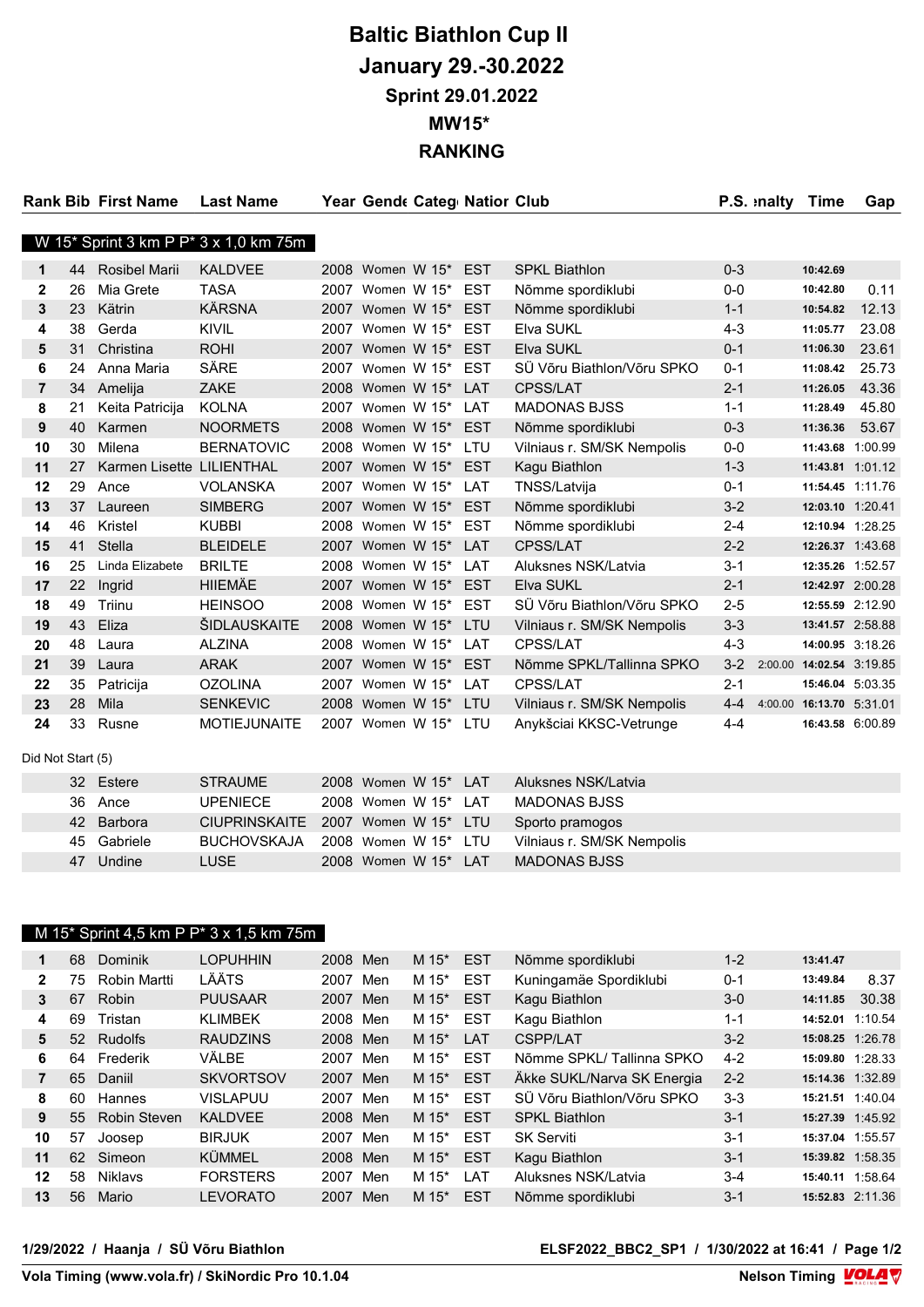## Baltic Biathlon Cup II January 29.-30.2022 Sprint 29.01.2022 MW15\* RANKING

|                   |    | <b>Rank Bib First Name</b> | <b>Last Name</b>  |          | Year Gende Categ Natior Club |       |            |                            | P.S. inalty | Time             | Gap |
|-------------------|----|----------------------------|-------------------|----------|------------------------------|-------|------------|----------------------------|-------------|------------------|-----|
| 14                | 53 | Lukaš                      | <b>MINCEVIC</b>   | 2008     | Men                          | M 15* | LTU        | Vilniaus r. SM/SK Nempolis | $2 - 1$     | 16:04.97 2:23.50 |     |
| 15                | 77 | <b>Miron</b>               | MJATŠIN           | 2007     | Men                          | M 15* | <b>EST</b> | Äkke SUKL/Narva SK Energia | $4 - 3$     | 16:10.59 2:29.12 |     |
| 16                |    | 72 Frank                   | <b>VILIPUU</b>    | 2007     | Men                          | M 15* | <b>EST</b> | <b>Elva SUKL</b>           | $2 - 4$     | 17:03.09 3:21.62 |     |
| 17                | 79 | Eimantas                   | <b>LEKAVICIUS</b> | 2008 Men |                              | M 15* | LTU        | Ignalina RŠSPC             | $1-2$       | 17:58.80 4:17.33 |     |
| 18                | 78 | Kristen Raian              | <b>BAUMAN</b>     | 2008 Men |                              | M 15* | <b>EST</b> | Nõmme spordiklubi          | $4 - 3$     | 18:21.23 4:39.76 |     |
| 19                | 74 | Sander                     | <b>TREIEL</b>     | 2008 Men |                              | M 15* | <b>EST</b> | Nõmme spordiklubi          | $5-2$       | 18:26.93 4:45.46 |     |
| 20                | 76 | Uku - Veli                 | ÕUNAPUU           | 2008 Men |                              | M 15* | <b>EST</b> | Elva SUKL                  | $3 - 2$     | 19:19.73 5:38.26 |     |
| 21                | 80 | Tautvydas                  | <b>PUIŠYS</b>     | 2008 Men |                              | M 15* | LTU        | Sporto pramogos            | $2 - 2$     | 20:43.21 7:01.74 |     |
| 22                | 71 | Augustas                   | <b>BUŽINSKAS</b>  | 2008 Men |                              | M 15* | LTU        | Ignalina RŠSPC             | $4 - 5$     | 21:30.16 7:48.69 |     |
| Did Not Start (8) |    |                            |                   |          |                              |       |            |                            |             |                  |     |
|                   | 51 | Janis                      | <b>ZAGARS</b>     | 2008 Men |                              | M 15* | LAT        | Aluksnes NSK/Latvia        |             |                  |     |
|                   | 54 | Daniel                     | <b>VARIKOV</b>    | 2007     | Men                          | M 15* | <b>EST</b> | SÜ Võru Biathlon/Võru SPKO |             |                  |     |
|                   | 59 | Ernests                    | <b>SOLOVJOVS</b>  | 2007     | Men                          | M 15* | <b>LAT</b> | TNSS/Latvija               |             |                  |     |
|                   | 61 | Amands                     | <b>ZALITIS</b>    | 2008     | Men                          | M 15* | LAT        | Madonas BJSS               |             |                  |     |
|                   | 63 | Kaspars                    | <b>KRUMINŠ</b>    | 2007     | Men                          | M 15* | <b>LAT</b> | Madonas BJSS               |             |                  |     |
|                   | 66 | Rainers                    | <b>KRISMANIS</b>  | 2007     | Men                          | M 15* | LAT        | TNSS/Latvija               |             |                  |     |
|                   | 70 | <b>Mathias</b>             | <b>JUHANSON</b>   | 2007     | Men                          | M 15* | <b>EST</b> | Nõmme spordiklubi          |             |                  |     |
|                   | 73 | Janis                      | ŽAGARS            | 2008     | Men                          | M 15* | LAT        | Aluksnes NSK/Latvia        |             |                  |     |

Bib 28 IBU rules 11.3.3a Bib 39 IBU rules 11.3.3a

Nelson Timing **VOLA**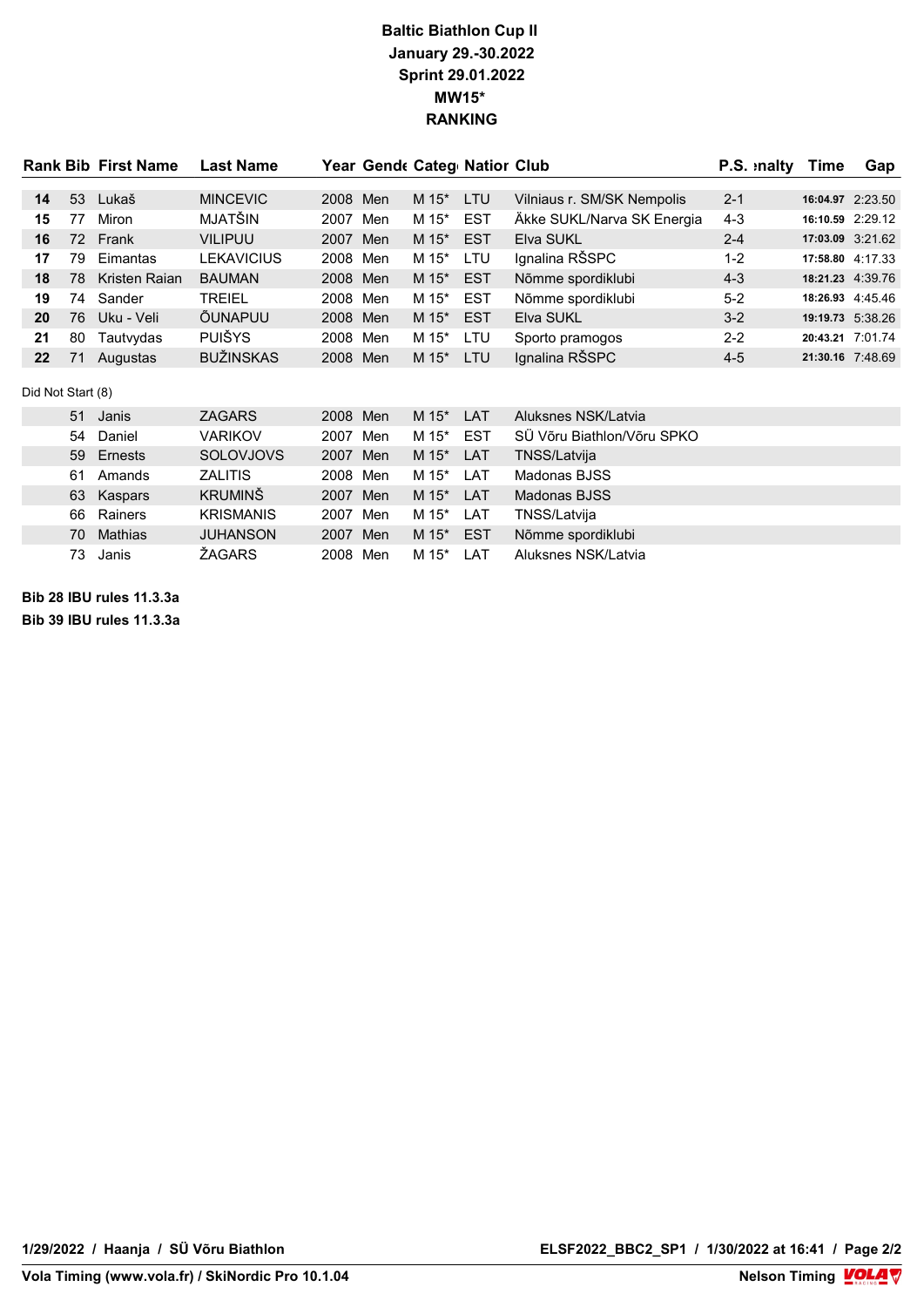# Baltic Biathlon Cup II January 29.-30.2022 Sprint 29.01.2022 MW17 - MW22 RANKING

|                   |                 | <b>Rank Bib First Name</b> | <b>Last Name</b>                      |      | Year Gende Categ Nation Club |            |                             | hots nalty | Time Gap          |  |
|-------------------|-----------------|----------------------------|---------------------------------------|------|------------------------------|------------|-----------------------------|------------|-------------------|--|
|                   |                 |                            |                                       |      |                              |            |                             |            |                   |  |
|                   |                 |                            | W17 Sprint 6,0 km P S 3 x 2,0 km 150m |      |                              |            |                             |            |                   |  |
| 1                 |                 | Vibeke - Marie             | VÄLBE                                 | 2005 | Women W17                    | <b>EST</b> | SPKL Biathlon/Tallinna SPKO | $0 - 0$    | 21:33.23          |  |
| $\overline{2}$    | 10              | Elza                       | <b>BLEIDELE</b>                       | 2005 | Women W17                    | LAT        | <b>CPSS/LAT</b>             | $2 - 2$    | 22:30.79 57.56    |  |
| 3                 | 5               | Mirtel                     | KÄRSNA                                | 2005 | Women W17                    | <b>EST</b> | SPKL Biathlon/Tallinna SPKO | $1 - 4$    | 23:51.50 2:18.27  |  |
| 4                 | 3               | Mia Mai                    | HUIK                                  |      | 2006 Women W17               | <b>EST</b> | SÜ Võru Biathlon/Võru SPKO  | $2 - 1$    | 24:20.63 2:47.40  |  |
| 5                 | 9               | <b>Pillerin</b>            | <b>VILIPUU</b>                        |      | 2006 Women W17               | <b>EST</b> | Elva SUKL                   | $2 - 4$    | 24:31.32 2:58.09  |  |
| 6                 | 11              | Karina                     | <b>BERNANE</b>                        |      | 2005 Women W17               | LAT        | TNSS/Latvija                | $3 - 1$    | 24:46.33 3:13.10  |  |
| 7                 |                 | Elizabete                  | <b>SLOTINA</b>                        |      | 2005 Women W17               | <b>LAT</b> | <b>CPSS/LAT</b>             | $2 - 3$    | 26:15.52 4:42.29  |  |
| 8                 | 2               | Margaret                   | TÕNSTEIN                              | 2006 | Women W17                    | <b>EST</b> | <b>SPKL Biathlon</b>        | $3 - 1$    | 28:06.72 6:33.49  |  |
| 9                 | 6               | Emilija                    | <b>MINCEVIC</b>                       |      | 2006 Women W17               | LTU        | Vilniaus r. SM/SK Nempolis  | $1 - 4$    | 28:09.93 6:36.70  |  |
| 10                | 8               | Palina                     | <b>KRESIK</b>                         | 2006 | Women W17                    | LTU        | Sporto pramogos             | $4 - 4$    | 30:36.46 9:03.23  |  |
| 11                | 12 <sup>°</sup> | Kotryna                    | <b>KOZLOVSKYTE</b>                    |      | 2006 Women W17               | LTU        | Vilniaus r. SM/SK Nempolis  | $3 - 3$    | 36:51.05 15:17.82 |  |
| Did Not Start (1) |                 |                            |                                       |      |                              |            |                             |            |                   |  |
|                   | 4               | Madara                     | <b>VECKALNINA</b>                     | 2006 | Women W17                    | LAT        | Madonas BJSS                |            |                   |  |

### M17 Sprint 7,5km P S 3 x 2,5 km 150m

| 1              | 62 | Jakob                | <b>KULBIN</b>          | 2005 | Men | M17 | <b>EST</b> | SPKL Biathlon/Tallinna SPKO | $2 - 0$            | 20:05.32         |         |
|----------------|----|----------------------|------------------------|------|-----|-----|------------|-----------------------------|--------------------|------------------|---------|
| $\mathbf{2}$   | 60 | Kristinans           | <b>KALSBERGS</b>       | 2005 | Men | M17 | LAT        | TNSS/Latvija                | $1 - 1$            | 20:42.78 37.46   |         |
| 3              | 45 | Ralf                 | <b>VIKAT</b>           | 2005 | Men | M17 | <b>EST</b> | <b>SPKL Biathlon</b>        | $1 - 0$            | 22:04.44 1:59.12 |         |
| 4              | 73 | Joonas               | VÄHI                   | 2006 | Men | M17 | <b>EST</b> | Elva SUKL                   | $0 - 1$            | 22:35.31 2:29.99 |         |
| 5              | 49 | Mikhail              | <b>BLOHHIN</b>         | 2005 | Men | M17 | <b>EST</b> | Äkke SUKL/Narva SK Energia  | $4 - 0$            | 22:39.80         | 2:34.48 |
| 6              | 65 | <b>Rudis Rudolfs</b> | <b>BIŠERS</b>          | 2005 | Men | M17 | LAT        | <b>CPSS/LAT</b>             | $1 - 2$            | 23:05.07         | 2:59.75 |
| $\overline{7}$ | 50 | Marten               | <b>PRESMANN</b>        | 2005 | Men | M17 | <b>EST</b> | SPKL Biathlon/Tallinna SPKO | $3 - 2$            | 23:17.39 3:12.07 |         |
| 8              | 59 | Matiss               | <b>MEIRANS</b>         | 2005 | Men | M17 | LAT        | Aluksnes NSK/Latvia         | $1 - 2$            | 23:43.05 3:37.73 |         |
| 9              | 57 | Daniels              | <b>KODALEVS</b>        | 2005 | Men | M17 | LAT        | Aluksnes NSK/Latvia         | $3-5$              | 23:45.66 3:40.34 |         |
| 10             | 69 | Gregor               | <b>NARUSK</b>          | 2006 | Men | M17 | <b>EST</b> | SÜ Võru Biathlon/Võru SPKO  | $4 - 3$            | 23:57.99 3:52.67 |         |
| 11             | 66 | Arseni               | PUSTOŠNYJ              | 2006 | Men | M17 | <b>EST</b> | Äkke SUKL/Narva SK Energia  | $3 - 2$            | 24:05.88         | 4:00.56 |
| 12             | 74 | <b>Ricards</b>       | LOŠINS                 | 2005 | Men | M17 | LAT        | CPSS/LAT                    | $1 - 3$            | 24:07.18         | 4:01.86 |
| 13             | 67 | Yaroslav             | <b>NEVEROV</b>         | 2005 | Men | M17 | <b>EST</b> | <b>SPKL Biathlon</b>        | $5-5$              | 24:19.60 4:14.28 |         |
| 14             | 47 | Mikas                | VILDŽIUNAS             | 2005 | Men | M17 | LTU        | Anykšciai KKSC-Vetrunge     | $4 - 2$            | 24:25.48         | 4:20.16 |
| 15             | 64 | <b>Adrians Maris</b> | <b>SNORINS</b>         | 2006 | Men | M17 | LAT        | TNSS/Latvija                | $3 - 3$            | 24:47.41 4:42.09 |         |
| 16             | 61 | Sander               | <b>SAARING</b>         | 2005 | Men | M17 | <b>EST</b> | <b>SPKL Biathlon</b>        | $4 - 3$            | 24:51.51 4:46.19 |         |
| 17             | 46 | Oskar                | ORUPÕLD                | 2006 | Men | M17 | <b>EST</b> | SPKL Biathlon/Tallinna SPKO | $3 - 4$            | 24:52.17 4:46.85 |         |
| 18             | 48 | Daniel               | <b>BUCHOVSKI</b>       | 2006 | Men | M17 | LTU        | Vilniaus r. SM/SK Nempolis  | $4 - 3$            | 25:10.07         | 5:04.75 |
| 19             | 51 | Georgi               | <b>ZHURBA</b>          | 2006 | Men | M17 | <b>EST</b> | <b>SPKL Biathlon</b>        | $4 - 1$            | 25:13.54 5:08.22 |         |
| 20             | 68 | Aleksandrs           | <b>POMETUNS</b>        | 2006 | Men | M17 | LAT        | Aluksnes NSK/Latvia         | $1 - 2$            | 25:48.81         | 5:43.49 |
| 21             | 52 | Juozas               | <b>AUGUSTINAVICIUS</b> | 2006 | Men | M17 | LTU        | Anykšciai KKSC-Vetrunge     | $1 - 4$            | 26:23.42 6:18.10 |         |
| 22             | 71 | Daniil               | <b>BENDELSTON</b>      | 2006 | Men | M17 | LTU        | <b>SK Snaige</b>            | $5 - 2$            | 26:38.74 6:33.42 |         |
| 23             | 43 | Mathias              | <b>PRUUS</b>           | 2006 | Men | M17 | <b>EST</b> | SPKL Biathlon/Tallinna SPKO | $4 - 4$            | 26:48.08 6:42.76 |         |
| 24             | 63 | Janis                | <b>GRAUDINS</b>        | 2005 | Men | M17 | LAT        | <b>CPSS/LAT</b>             | $1 - 3$            | 27:26.65 7:21.33 |         |
| 25             | 44 | Jokubas              | <b>STEPONENAS</b>      | 2005 | Men | M17 | LTU        | Ignalina RŠSPC              | $4 - 3$            | 27:38.01 7:32.69 |         |
| 26             | 70 | Mikhail              | <b>GLADYSHEV</b>       | 2006 | Men | M17 | <b>EST</b> | Äkke SUKL/Narva SK Energia  | $5 - 1$<br>2:00.00 | 27:58.44 7:53.12 |         |
| 27             | 72 | Mikhail              | <b>BRIANTSEV</b>       | 2005 | Men | M17 | <b>EST</b> | <b>SPKL Biathlon</b>        | $2 - 4$            | 29:07.47 9:02.15 |         |
| 28             | 58 | Daniil               | KUŠNIKOV               | 2006 | Men | M17 | <b>EST</b> | <b>SPKL Biathlon</b>        | $5 - 2$            | 29:39.68 9:34.36 |         |

#### 1/29/2022 / Haanja / SÜ Võru Biathlon ELSF2022\_BBC2\_SP2 / 1/30/2022 at 21:49 / Page 1/3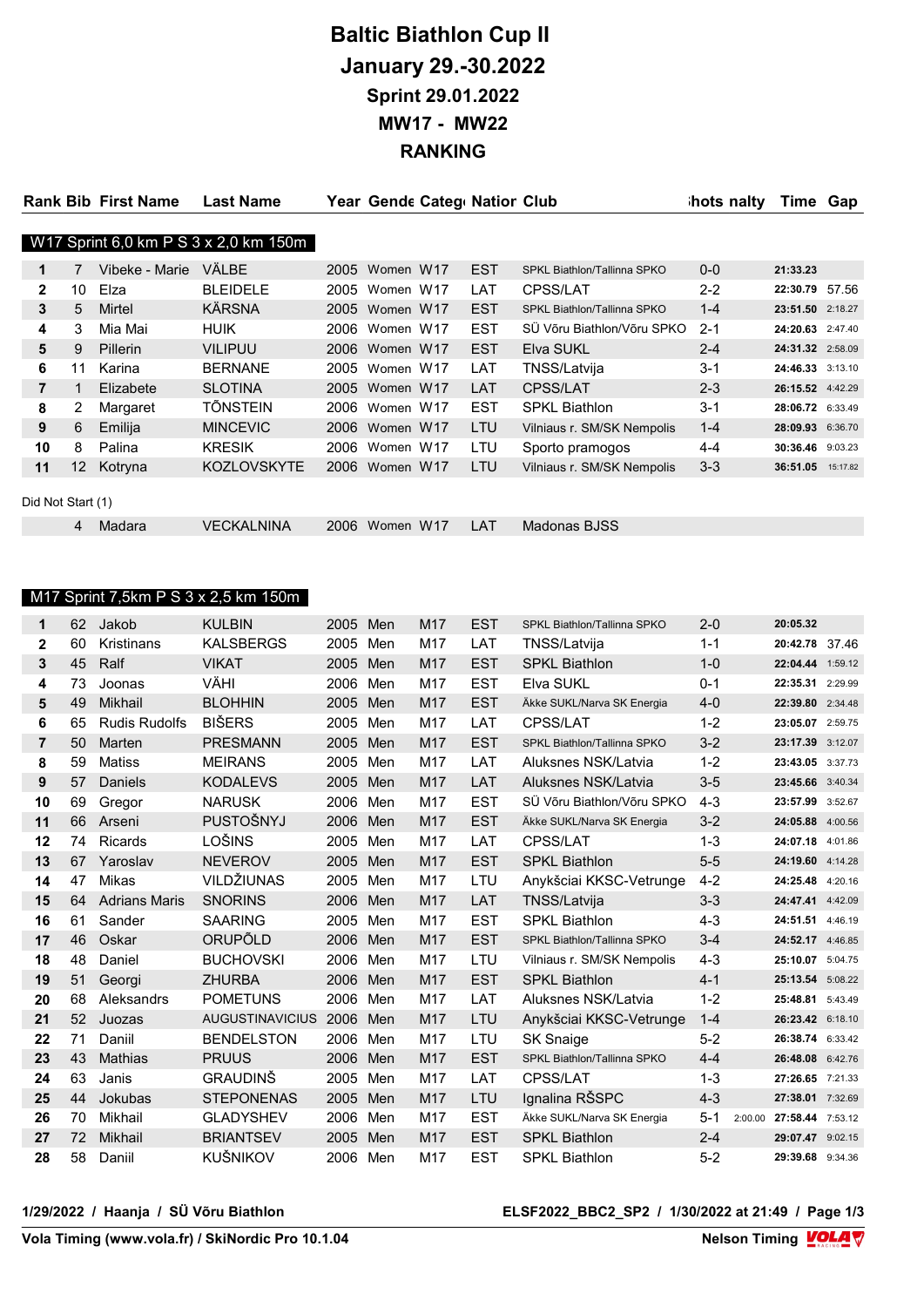# Baltic Biathlon Cup II January 29.-30.2022 Sprint 29.01.2022 MW17 - MW22 RANKING

|                   |    | <b>Rank Bib First Name</b> | <b>Last Name</b> |          |     |                 | Year Gende Categ Nation Club |                            | hots nalty |         | Time Gap |          |
|-------------------|----|----------------------------|------------------|----------|-----|-----------------|------------------------------|----------------------------|------------|---------|----------|----------|
|                   |    |                            |                  |          |     |                 |                              |                            |            |         |          |          |
| 29                | 53 | Martin                     | <b>TOMAŠEVIC</b> | 2005     | Men | M <sub>17</sub> | <b>LTU</b>                   | Vilniaus r. SM/SK Nempolis | $2 - 3$    |         | 31:56.94 | 11:51.62 |
| 30                | 55 | Alan                       | KAŠPEROV         | 2005     | Men | M17             | LTU.                         | Vilniaus r. SM/SK Nempolis | 3-5        | 4:00.00 | 32:40.51 | 12:35.19 |
| Did Not Start (6) |    |                            |                  |          |     |                 |                              |                            |            |         |          |          |
|                   |    | 41 Olivers                 | <b>BRESME</b>    | 2006 Men |     | M <sub>17</sub> | <b>LAT</b>                   | TNSS/Latvija               |            |         |          |          |
|                   | 42 | Rainers                    | <b>UPENIEKS</b>  | 2005     | Men | M17             | LAT                          | Madonas BJSS               |            |         |          |          |
|                   |    | 54 Emils                   | <b>ZAKIS</b>     | 2005 Men |     | M17             | LAT                          | <b>CPSS/LAT</b>            |            |         |          |          |
|                   | 56 | Valters                    | <b>BRESME</b>    | 2006     | Men | M17             | LAT                          | TNSS/Latvija               |            |         |          |          |
|                   |    | 75 Aleksis                 | <b>SAMCEVICS</b> | 2005     | Men | M <sub>17</sub> | LAT                          | TNSS/Latvija               |            |         |          |          |
|                   | 76 | Kristaps                   | <b>SIRAKS</b>    | 2006     | Men | M17             | LAT                          | Aluksnes NSK/Latvia        |            |         |          |          |

# W19 Sprint 6,0 km P S 3 x 2,0 km 150m

|                   | 20 | Demi       | <b>HEINSOO</b>     | 2003 | Women W19 | <b>EST</b> | SPKL Biathlon/Tallinna SPKO | $1 - 2$ | 21:12.32         |  |
|-------------------|----|------------|--------------------|------|-----------|------------|-----------------------------|---------|------------------|--|
| $\mathbf{2}$      | 19 | Violetta   | <b>KONOPLJOVA</b>  | 2004 | Women W19 | <b>EST</b> | Äkke SUKL/Narva SK Energia  | $0 - 1$ | 21:22.84 10.52   |  |
| 3                 | 14 | Viktorija  | <b>KAPANCOVA</b>   | 2004 | Women W19 | <b>LTU</b> | Anykšciai KKSC-Vetrunge     | $1 - 0$ | 22:07.62 55.30   |  |
| 4                 | 15 | Laura      | LOBJAKAS           | 2003 | Women W19 | <b>EST</b> | SPKL Biathlon/Tallinna SPKO | $4-1$   | 22:59.73 1:47.41 |  |
| 5                 | 18 | Eliisabet  | <b>BREMANN</b>     | 2004 | Women W19 | <b>EST</b> | SPKL Biathlon/Tallinna SPKO | $2 - 2$ | 23:43.09 2:30.77 |  |
| 6                 | 16 | Mirjam     | <b>FASTER</b>      | 2003 | Women W19 | <b>EST</b> | SPKL Biathlon/Tallinna SPKO | $0 - 4$ | 23:47.57 2:35.25 |  |
| 7                 | 17 | Anastassia | <b>FEDORTSEVA</b>  | 2003 | Women W19 | <b>EST</b> | Äkke SUKL/Narva SK Energia  | $2 - 0$ | 23:54.83 2:42.51 |  |
| 8                 | 22 | Viktorija  | <b>SPRUGEVICA</b>  | 2003 | Women W19 | LAT        | TNSS/Latvija                | $1-2$   | 24:16.74 3:04.42 |  |
| 9                 | 13 | Lukrecija  | <b>DAUGIRDAITE</b> | 2004 | Women W19 | <b>LTU</b> | Sporto pramogos             | $1 - 4$ | 26:19.44 5:07.12 |  |
| Did Not Start (1) |    |            |                    |      |           |            |                             |         |                  |  |
|                   | 21 | Maria      | <b>MIKHEEVA</b>    | 2004 | Women W19 | <b>EST</b> | Äkke SUKL/Narva SK Energia  |         |                  |  |
|                   |    |            |                    |      |           |            |                             |         |                  |  |

# M19 Sprint 7,5km P S 3 x 2,5 km 150m

| 1                 | 91 | <b>Mark Markos</b> | <b>KEHVA</b>      | 2004 | Men | M <sub>19</sub> | <b>EST</b> | SPKL Biathlon/Tallinna SPKO | $2 - 0$ | 20:43.11         |         |
|-------------------|----|--------------------|-------------------|------|-----|-----------------|------------|-----------------------------|---------|------------------|---------|
| $\overline{2}$    | 78 | <u>Ivar</u>        | <b>VSIVTSEV</b>   | 2004 | Men | M19             | <b>EST</b> | Kagu Biathlon               | $3 - 1$ | 21:26.51 43.40   |         |
| 3                 | 84 | Mehis              | <b>UDAM</b>       | 2004 | Men | M <sub>19</sub> | <b>EST</b> | <b>SPKL Biathlon</b>        | $3 - 2$ | 21:31.21 48.10   |         |
| 4                 | 80 | Henri              | KESA              | 2004 | Men | M19             | <b>EST</b> | SÜ Võru Biathlon/Võru SPKO  | $0 - 1$ | 21:51.00         | 1:07.89 |
| 5                 | 88 | Mark               | <b>ILJIN</b>      | 2003 | Men | M <sub>19</sub> | <b>EST</b> | Äkke SUKL/Narva SK Energia  | $0 - 3$ | 22:48.23 2:05.12 |         |
| 6                 | 77 | Karl Rasmus        | <b>TIISLÄR</b>    | 2004 | Men | M19             | <b>EST</b> | <b>SPKL Biathlon</b>        | $2 - 4$ | 23:12.29 2:29.18 |         |
| $\overline{7}$    | 87 | William            | <b>TÕNSTEIN</b>   | 2004 | Men | M <sub>19</sub> | <b>EST</b> | <b>SPKL Biathlon</b>        | $2 - 2$ | 23:17.96 2:34.85 |         |
| 8                 | 81 | Karl Ramses        | <b>TIISLÄR</b>    | 2004 | Men | M19             | <b>EST</b> | <b>SPKL Biathlon</b>        | $2 - 3$ | 23:34.47 2:51.36 |         |
| 9                 | 90 | Georgi             | <b>JAKOVLEV</b>   | 2004 | Men | M <sub>19</sub> | <b>EST</b> | Äkke SUKL/Narva SK Energia  | $1 - 1$ | 23:40.48 2:57.37 |         |
| 10                | 83 | Mart Andreas       | <b>ROOTALU</b>    | 2004 | Men | M19             | <b>EST</b> | <b>SPKL Biathlon</b>        | $1 - 4$ | 23:50.76 3:07.65 |         |
| 11                | 82 | <b>Domas</b>       | <b>JANKAUSKAS</b> | 2003 | Men | M <sub>19</sub> | <b>LTU</b> | Anykšciai KKSC-Vetrunge     | $2 - 3$ | 24:25.99 3:42.88 |         |
| 12                | 89 | Erasts             | <b>BOBROVS</b>    | 2004 | Men | M19             | LAT        | TNSS/Latvija                | $3 - 2$ | 24:33.82 3:50.71 |         |
| Did Not Start (2) |    |                    |                   |      |     |                 |            |                             |         |                  |         |
|                   | 85 | Reinis             | <b>VOLBERGS</b>   | 2003 | Men | M <sub>19</sub> | LAT        | Aluksnes NSK/Latvia         |         |                  |         |
|                   | 86 | Aleksei            | JARUŠKIN          | 2004 | Men | M19             | <b>EST</b> | Äkke SUKL/Narva SK Energia  |         |                  |         |

|  |            | Vola Timing (www.vola.fr) / SkiNordic Pro 10.1.04 |  |                    |                                                   |         | Nelson Timing <b>LOLA</b> |
|--|------------|---------------------------------------------------|--|--------------------|---------------------------------------------------|---------|---------------------------|
|  |            | 1/29/2022 / Haanja / SÜ Võru Biathlon             |  |                    | ELSF2022 BBC2 SP2 / 1/30/2022 at 21:49 / Page 2/3 |         |                           |
|  | 25 Lisbeth | LIIV                                              |  | 2002 Women W22 EST | SPKL Biathlon/Tallinna SPKO                       | $2 - 1$ | 24:27.90                  |
|  |            | W22 Sprint 7,5 km P S 3 x 2,5 km 150m             |  |                    |                                                   |         |                           |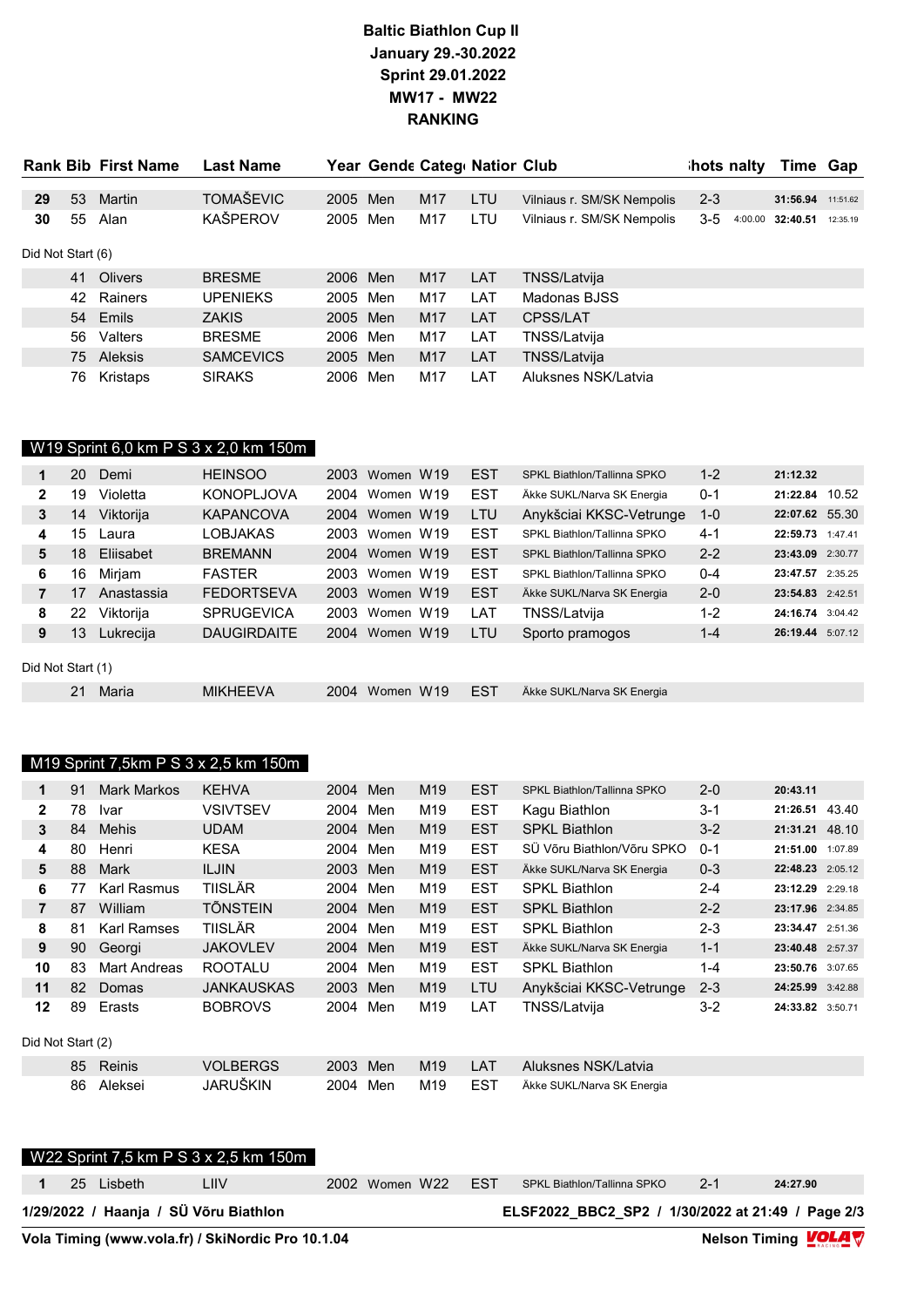### Baltic Biathlon Cup II January 29.-30.2022 Sprint 29.01.2022 MW17 - MW22 RANKING

|                   |    | <b>Rank Bib First Name</b> | Last Name      | Year Gende Categ Nation Club |     |                            | hots nalty Time Gap |                  |  |
|-------------------|----|----------------------------|----------------|------------------------------|-----|----------------------------|---------------------|------------------|--|
|                   | 26 | Pauline                    | <b>PUUSAAR</b> | 2002 Women W22 EST           |     | Kagu Biathlon              | $5-1$               | 27:50.85 3:22.95 |  |
|                   |    |                            |                |                              |     |                            |                     |                  |  |
| Did Not Start (1) |    |                            |                |                              |     |                            |                     |                  |  |
|                   |    | 24 Uljana                  | <b>JURLOVA</b> | 2002 Women W22               | EST | Äkke SUKL/Narva SK Energia |                     |                  |  |

### M22 Sprint 10,0 km P S 3 x 3,3 km 150m

| 1 | 104.              | Markus Rene   | <b>EPNER</b>         | 2002 Men |     | M <sub>22</sub> | <b>EST</b> | SPKL Biathlon/Tallinna SPKO | $1 - 1$ | 26:57.95         |  |
|---|-------------------|---------------|----------------------|----------|-----|-----------------|------------|-----------------------------|---------|------------------|--|
| 2 | 109               | Joosep        | <b>PERV</b>          | 2001     | Men | M22             | <b>EST</b> | SÜ Võru Biathlon            | $0 - 1$ | 27:15.73 17.78   |  |
| 3 |                   | 102 Grigori   | <b>FOMINÔKH</b>      | 2001     | Men | M <sub>22</sub> | <b>EST</b> | Äkke SUKL/Narva SK Energia  | $1 - 3$ | 29:13.93 2:15.98 |  |
| 4 | 107               | Darius        | <b>DINDA</b>         | 2002     | Men | M22             | LTU        | lgnalina                    | $0 - 2$ | 29:37.69 2:39.74 |  |
| 5 |                   | 103 Romualdas | <b>ALEKSANDROVAS</b> | 2001     | Men | M22             | <b>LTU</b> | S/K Nempolis                | $2 - 3$ | 30:04.45 3:06.50 |  |
| 6 |                   | 105 Taneli    | EENSALU              | 2001     | Men | M22             | <b>EST</b> | Kuningamäe Spordiklubi      | $2 - 2$ | 31:20.24 4:22.29 |  |
| 7 |                   | 101 Karl      | <b>VIIDEBAUM</b>     | 2000     | Men | M <sub>22</sub> | <b>EST</b> | <b>SPKL Biathlon</b>        | $3 - 3$ | 36:09.13 9:11.18 |  |
|   | Did Not Start (1) |               |                      |          |     |                 |            |                             |         |                  |  |
|   |                   | 108 Tuudor    | <b>PALM</b>          | 2002     | Men | M <sub>22</sub> | <b>EST</b> | SPKL Biathlon/Tallinna SPKO |         |                  |  |

Bib 70 IBU rules 11.3.3a Bib 55 IBU rules 11.3.3a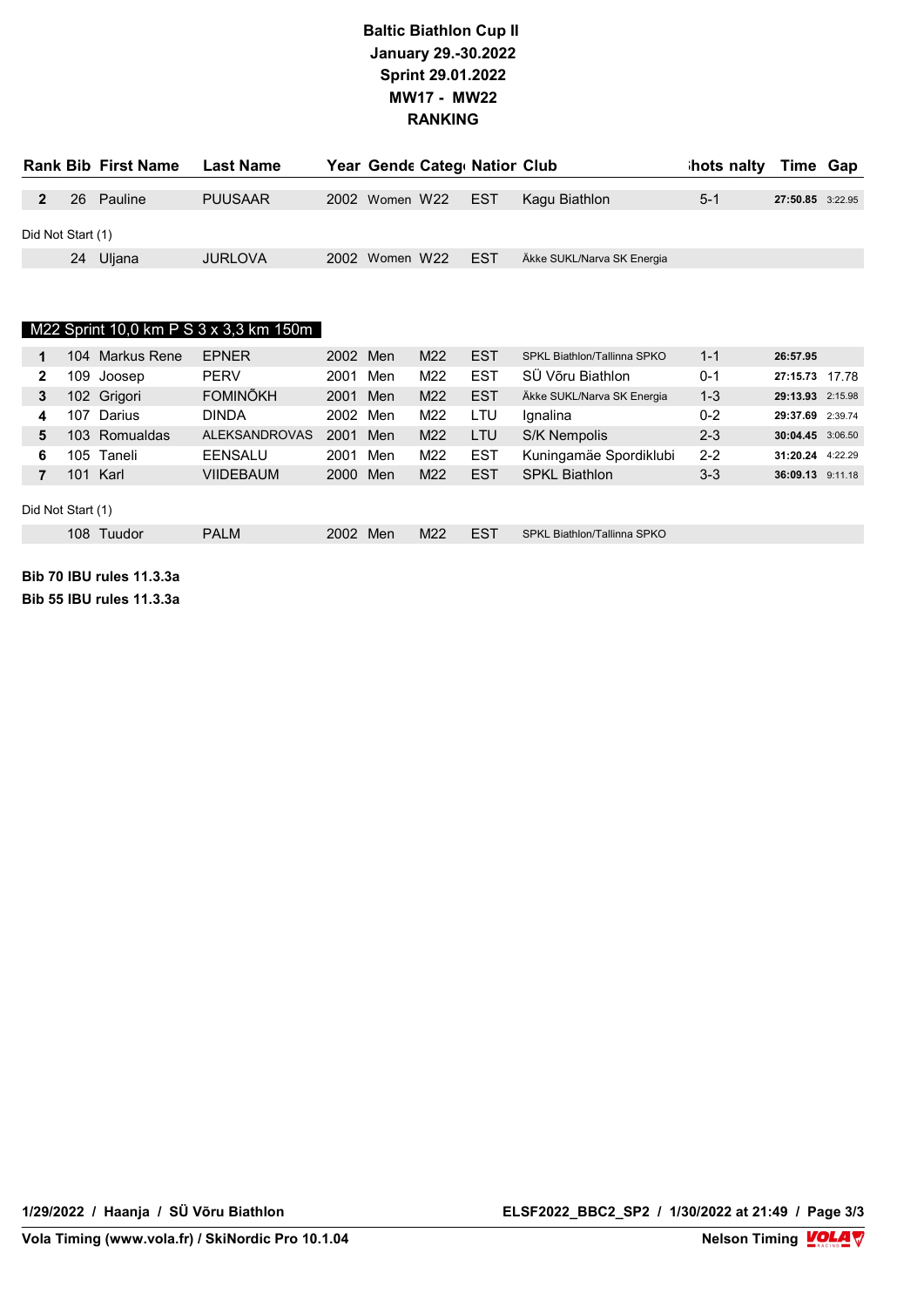# Baltic Biathlon Cup II January 29.-30.2022 Mass-start 30.01.2022 MW15\* RANKING

|                   |    | <b>Rank Bib First Name</b> | <b>Last Name</b>                               |      | Year Catego Nation Club |            |                            | ihots nalty           | Time    | Gap    |
|-------------------|----|----------------------------|------------------------------------------------|------|-------------------------|------------|----------------------------|-----------------------|---------|--------|
|                   |    |                            |                                                |      |                         |            |                            |                       |         |        |
|                   |    |                            | W 15* Massstart 4,0 km P P P * 4 x 1,0 km 75 m |      |                         |            |                            |                       |         |        |
| 1                 | 29 | Karmen                     | <b>NOORMETS</b>                                | 2008 | W 15*                   | <b>EST</b> | Nõmme spordiklubi          | $0 - 1 - 0$           | 14:57.9 |        |
| $\mathbf{2}$      | 23 | Kätrin                     | <b>KÄRSNA</b>                                  |      | 2007 W 15*              | <b>EST</b> | Nõmme spordiklubi          | $2 - 3 - 0$           | 15:07.2 | 9.3    |
| 3                 | 21 | <b>Rosibel Marii</b>       | <b>KALDVEE</b>                                 | 2008 | W 15*                   | <b>EST</b> | <b>SPKL Biathlon</b>       | $3 - 1 - 1$           | 15:10.1 | 12.2   |
| 4                 | 35 | Stella                     | <b>BLEIDELE</b>                                |      | 2007 W 15*              | LAT        | CPSS/LAT                   | $0 - 1 - 0$           | 15:11.3 | 13.4   |
| 5                 | 24 | Gerda                      | <b>KIVIL</b>                                   | 2007 | W 15*                   | <b>EST</b> | Elva SUKL                  | $4 - 4 - 2$           | 15:20.3 | 22.4   |
| 6                 | 34 | Kristel                    | <b>KUBBI</b>                                   | 2008 | W 15*                   | <b>EST</b> | Nõmme spordiklubi          | $3 - 0 - 1$           | 15:20.8 | 22.9   |
| $\overline{7}$    | 26 | Anna Maria                 | SÄRE                                           | 2007 | W 15*                   | <b>EST</b> | SÜ Võru Biathlon/Võru SPKO | $2 - 3 - 0$           | 15:21.8 | 23.9   |
| 8                 | 28 | Keita Patricija            | <b>KOLNA</b>                                   | 2007 | W 15*                   | LAT        | <b>MADONAS BJSS</b>        | $1 - 0 - 2$           | 15:34.1 | 36.2   |
| 9                 | 38 | <b>Triinu</b>              | <b>HEINSOO</b>                                 | 2008 | W 15*                   | <b>EST</b> | SÜ Võru Biathlon/Võru SPKO | $1 - 2 - 3$           | 15:51.1 | 53.2   |
| 10                | 33 | Laureen                    | <b>SIMBERG</b>                                 | 2007 | W 15*                   | <b>EST</b> | Nõmme spordiklubi          | $1 - 3 - 2$           | 16:06.8 | 1:08.9 |
| 11                | 31 | <b>Karmen Lisette</b>      | LILIENTHAL                                     |      | 2007 W 15*              | <b>EST</b> | Kagu Biathlon              | $4 - 1 - 1$           | 16:17.9 | 1:20.0 |
| 12                | 25 | Christina                  | <b>ROHI</b>                                    | 2007 | W 15*                   | <b>EST</b> | Elva SUKL                  | $0 - 2 - 4$           | 16:29.1 | 1:31.2 |
| 13                | 27 | Amelija                    | <b>ZAKE</b>                                    |      | 2008 W 15*              | <b>LAT</b> | <b>CPSS/LAT</b>            | $1 - 3 - 4$           | 16:38.4 | 1:40.5 |
| 14                | 37 | Ingrid                     | <b>HIIEMÄE</b>                                 | 2007 | W 15*                   | <b>EST</b> | Elva SUKL                  | $1 - 3 - 1$           | 16:52.1 | 1:54.2 |
| 15                | 22 | Mia Grete                  | <b>TASA</b>                                    |      | 2007 W 15*              | <b>EST</b> | Nõmme spordiklubi          | $3 - 3 - 2$           | 16:54.0 | 1:56.1 |
| 16                | 36 | Linda Elizabete            | <b>BRILTE</b>                                  | 2008 | W 15*                   | LAT        | Aluksnes NSK/Latvia        | $2 - 3 - 1$           | 17:07.1 | 2:09.2 |
| 17                | 41 | Laura                      | <b>ARAK</b>                                    | 2007 | W 15*                   | <b>EST</b> | Nõmme SPKL/Tallinna SPKO   | $2 - 2 - 4$           | 17:58.4 | 3:00.5 |
| 18                | 42 | Patricija                  | <b>OZOLINA</b>                                 | 2007 | W 15*                   | LAT        | CPSS/LAT                   | $2 - 1 - 3$           | 18:11.0 | 3:13.1 |
| 19                | 30 | Milena                     | <b>BERNATOVIC</b>                              | 2008 | W 15*                   | LTU        | Vilniaus r. SM/SK Nempolis | $3 - 1 - 1$           | 18:41.0 | 3:43.1 |
| 20                | 32 | Ance                       | <b>VOLANSKA</b>                                | 2007 | W 15*                   | <b>LAT</b> | TNSS/Latvija               | $2 - 4 - 2$           | 18:58.7 | 4:00.8 |
| 21                | 39 | Eliza                      | ŠIDLAUSKAITE                                   | 2008 | W 15*                   | LTU        | Vilniaus r. SM/SK Nempolis | $3 - 4 - 2$           | 19:20.4 | 4:22.5 |
| 22                | 44 | Rusne                      | <b>MOTIEJUNAITE</b>                            | 2007 | W 15*                   | LTU        | Anykšciai KKSC-Vetrunge    | $1 - 2 - 2$           | 19:31.8 | 4:33.9 |
| 23                | 40 | Laura                      | <b>ALZINA</b>                                  | 2008 | W 15*                   | LAT        | CPSS/LAT                   | $4 - 2 - 5$           | 20:10.5 | 5:12.6 |
| 24                | 43 | Mila                       | <b>SENKEVIC</b>                                | 2008 | W 15*                   | LTU        | Vilniaus r. SM/SK Nempolis | $4 - 1 - 4$<br>4:00.0 | 20:35.3 | 5:37.4 |
| Did Not Start (1) |    |                            |                                                |      |                         |            |                            |                       |         |        |
|                   |    | 45 Estere                  | <b>STRAUME</b>                                 |      | 2008 W 15*              | LAT        | Aluksnes NSK/Latvia        |                       |         |        |

#### M 15\* Massstart 5,0 km P P P \* 4 x 1,25 km 75 m

| 1              | 51 | <b>Dominik</b> | <b>LOPUHHIN</b>  | 2008 | M $15^*$   | <b>EST</b> | Nõmme spordiklubi          | $1 - 3 - 2$ | 16:58.4 |        |
|----------------|----|----------------|------------------|------|------------|------------|----------------------------|-------------|---------|--------|
| $\mathbf{2}$   | 53 | Robin          | <b>PUUSAAR</b>   | 2007 | M 15*      | <b>EST</b> | Kagu Biathlon              | $2 - 0 - 2$ | 17:04.3 | 5.9    |
| 3              | 56 | Frederik       | VÄLBE            | 2007 | M 15*      | <b>EST</b> | Nõmme SPKL/Tallinna SPKO   | $2 - 0 - 2$ | 17:16.7 | 18.3   |
| 4              | 55 | Rudolfs        | <b>RAUDZINS</b>  | 2008 | M 15*      | LAT        | CSPP/LAT                   | $0 - 3 - 2$ | 18:10.3 | 1:11.9 |
| 5              | 73 | Daniel         | <b>VARIKOV</b>   | 2007 | $M$ 15 $*$ | <b>EST</b> | SÜ Võru Biathlon/Võru SPKO | $2 - 1 - 3$ | 18:18.5 | 1:20.1 |
| 6              | 52 | Robin Martti   | LÄÄTS            | 2007 | M 15*      | <b>EST</b> | Kuningamäe Spordiklubi     | $2 - 2 - 1$ | 18:21.3 | 1:22.9 |
| $\overline{7}$ | 63 | Mario          | <b>LEVORATO</b>  | 2007 | M 15*      | <b>EST</b> | Nõmme spordiklubi          | $1 - 1 - 1$ | 18:23.0 | 1:24.6 |
| 8              | 61 | Simeon         | <b>KÜMMEL</b>    | 2008 | M 15*      | <b>EST</b> | Kagu Biathlon              | $3 - 2 - 2$ | 18:42.2 | 1:43.8 |
| 9              | 54 | Tristan        | <b>KLIMBEK</b>   | 2008 | M 15*      | <b>EST</b> | Kagu Biathlon              | $2 - 2 - 2$ | 18:42.6 | 1:44.2 |
| 10             | 58 | Hannes         | <b>VISLAPUU</b>  | 2007 | M 15*      | <b>EST</b> | SÜ Võru Biathlon/Võru SPKO | $3 - 3 - 2$ | 18:42.7 | 1:44.3 |
| 11             | 59 | Robin Steven   | <b>KALDVEE</b>   | 2008 | M 15*      | <b>EST</b> | <b>SPKL Biathlon</b>       | $1 - 4 - 2$ | 19:08.6 | 2:10.2 |
| 12             | 62 | <b>Niklavs</b> | <b>FORSTERS</b>  | 2007 | M 15*      | LAT        | Aluksnes NSK/Latvia        | $4 - 2 - 4$ | 19:11.5 | 2:13.1 |
| 13             | 65 | <b>Miron</b>   | <b>MJATŠIN</b>   | 2007 | $M$ 15 $*$ | <b>EST</b> | Äkke SUKL/Narva SK Energia | $4 - 1 - 3$ | 19:39.8 | 2:41.4 |
| 14             | 57 | Daniil         | <b>SKVORTSOV</b> | 2007 | M 15*      | <b>EST</b> | Äkke SUKL/Narva SK Energia | $1 - 5 - 3$ | 19:48.6 | 2:50.2 |
| 15             | 64 | Lukaš          | <b>MINCEVIC</b>  | 2008 | M 15*      | <b>LTU</b> | Vilniaus r. SM/SK Nempolis | $2 - 3 - 2$ | 21:01.3 | 4:02.9 |
| 16             | 68 | Kristen Raian  | <b>BAUMAN</b>    | 2008 | M 15*      | <b>EST</b> | Nõmme spordiklubi          | $4 - 2 - 2$ | 21:25.6 | 4:27.2 |
| 17             | 60 | Joosep         | <b>BIRJUK</b>    | 2007 | M 15*      | <b>EST</b> | <b>SK Serviti</b>          | $4 - 4 - 4$ | 21:44.7 | 4:46.3 |
|                |    |                |                  |      |            |            |                            |             |         |        |

1/30/2022 / Haanja / SÜ Võru Biathlon ELSF2022\_BBC2\_mass1 / 1/30/2022 at 16:39 / Page 1/2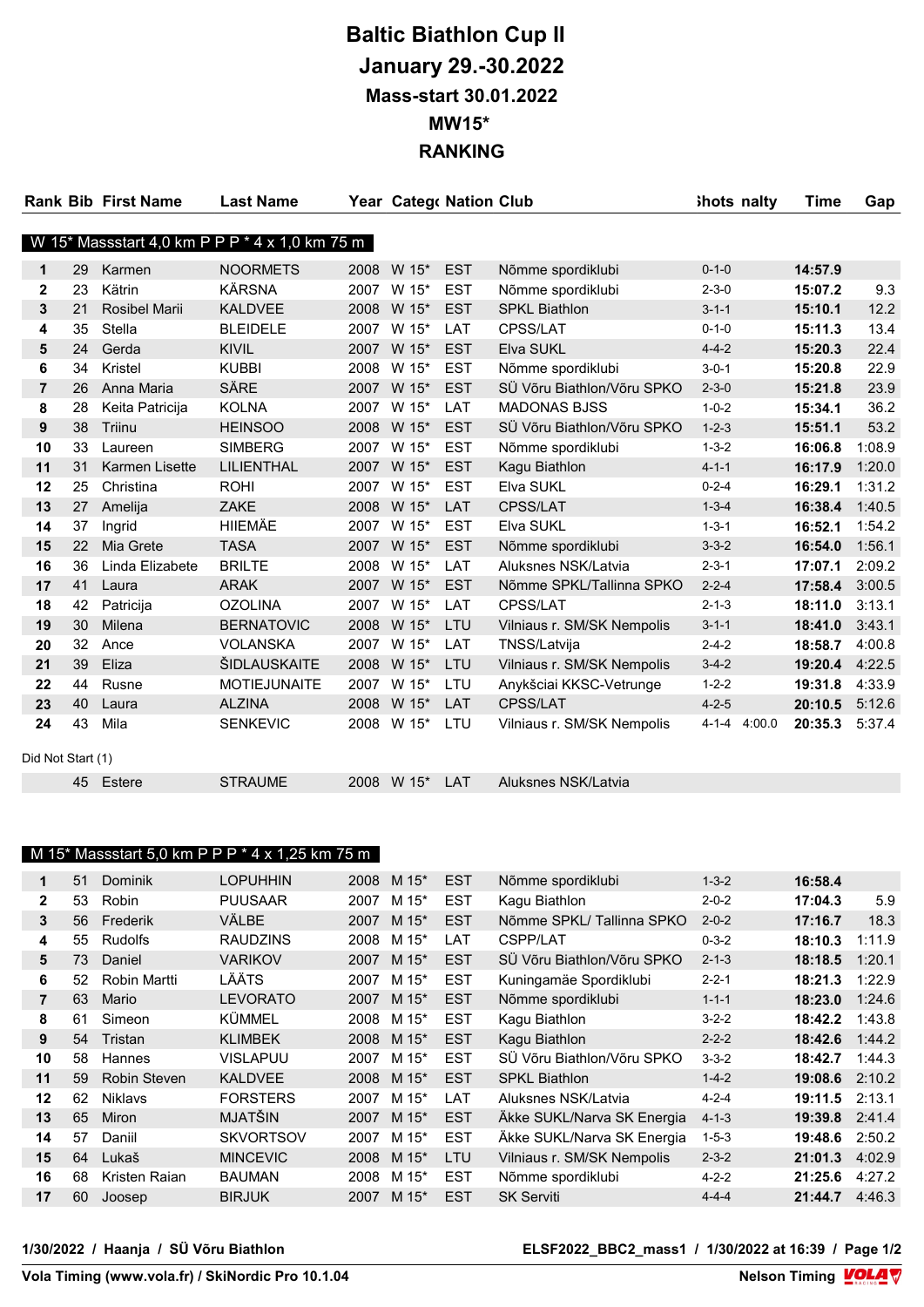## Baltic Biathlon Cup II January 29.-30.2022 Mass-start 30.01.2022 MW15\* RANKING

|    |     | <b>Rank Bib First Name</b> | <b>Last Name</b>  | Year Catego Nation Club |            |                   | ihots nalty |              | Time             | Gap    |
|----|-----|----------------------------|-------------------|-------------------------|------------|-------------------|-------------|--------------|------------------|--------|
|    |     |                            |                   |                         |            |                   |             |              |                  |        |
| 18 | 67  | Eimantas                   | <b>LEKAVICIUS</b> | 2008 M 15*              | <b>LTU</b> | Ignalina RŠSPC    | $3 - 2 - 3$ |              | $22:26.6$ 5:28.2 |        |
| 19 | 70  | Uku - Veli                 | ÕUNAPUU           | 2008 M 15*              | EST        | Elva SUKL         | $2 - 1 - 2$ |              | 22:49.6          | 5:51.2 |
| 20 | 66  | Frank                      | <b>VILIPUU</b>    | 2007 M 15*              | <b>EST</b> | Elva SUKL         |             | 4-5-3 2:00.0 | 24:11.9          | 7:13.5 |
| 21 |     | 69 Sander                  | TREIEL            | 2008 M 15*              | EST        | Nõmme spordiklubi | $5 - 5 - 4$ |              | 24:45.7          | 7:47.3 |
| 22 | 72. | Augustas                   | <b>BUŽINSKAS</b>  | 2008 M 15*              | <b>LTU</b> | Ignalina RŠSPC    | $2 - 3 - 3$ |              | 24:52.5 7:54.1   |        |
| 23 | 71  | Tautvydas                  | <b>PUIŠYS</b>     | 2008 M 15*              | LTU        | Sporto pramogos   | $4 - 1 - 1$ |              | 27:44.6 10:46.2  |        |

Bib 43, 66 IBU rules 11.3.3a

IBU rules 11.3.3a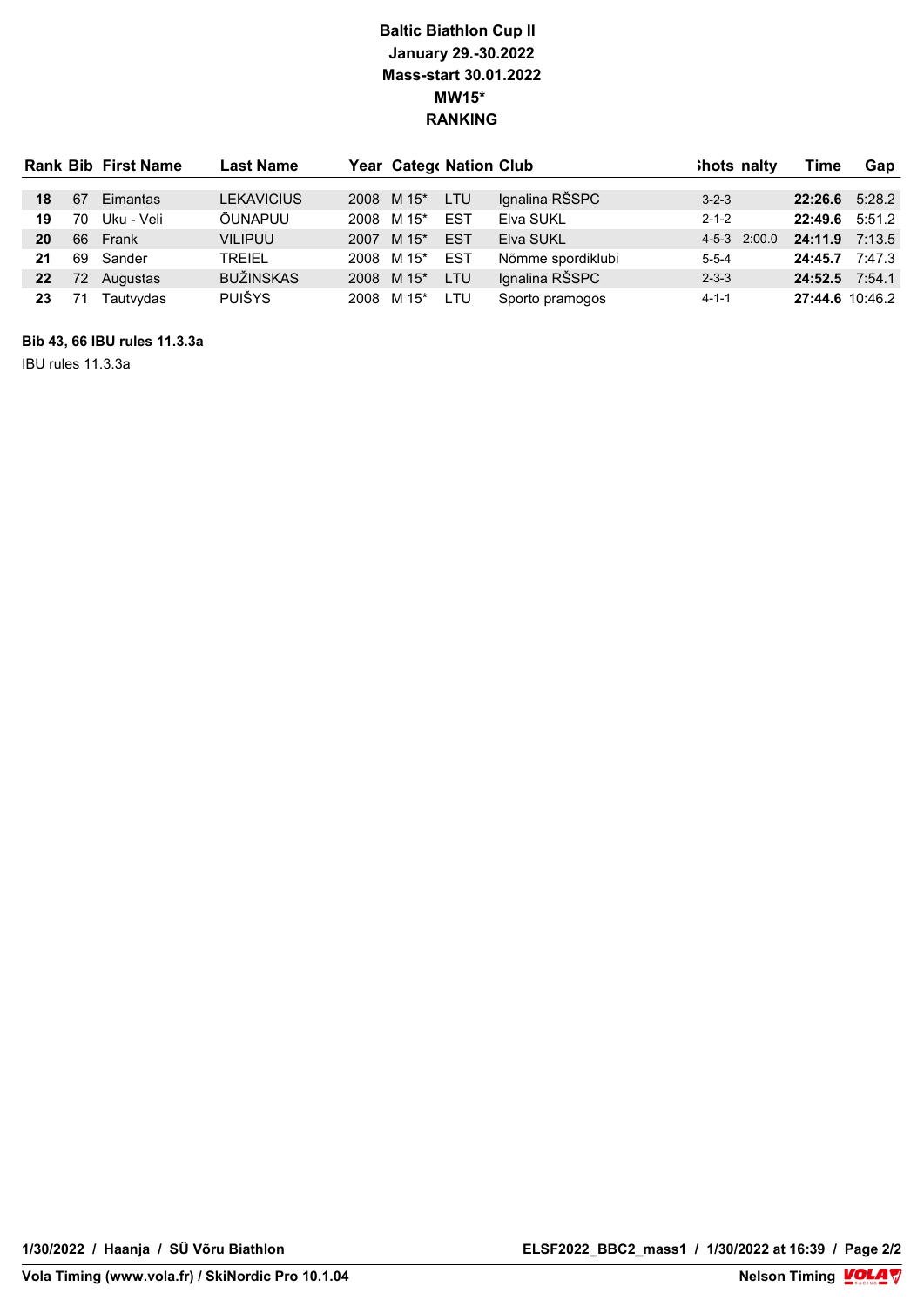# Baltic Biathlon Cup II January 29.-30.2022 Mass-start 30.01.2022 MW17 - MW22 RANKING

|                  |    | <b>Rank Bib First Name</b> | <b>Last Name</b>                              |          | Year Categ Nation Club |            |                             | P.P.S.S. nalty         | Time    | Gap     |
|------------------|----|----------------------------|-----------------------------------------------|----------|------------------------|------------|-----------------------------|------------------------|---------|---------|
|                  |    |                            |                                               |          |                        |            |                             |                        |         |         |
|                  |    |                            | W17 Massstart 7,5 km P P S S 5 x 1,5 km 150 m |          |                        |            |                             |                        |         |         |
| 1                | 2  | Elza                       | <b>BLEIDELE</b>                               | 2005 W17 |                        | LAT        | CPSS/LAT                    | $1 - 1 - 2 - 1$        | 26:21.8 |         |
| $\overline{2}$   | 5  | Pillerin                   | <b>VILIPUU</b>                                | 2006     | W17                    | <b>EST</b> | Elva SUKL                   | $2 - 0 - 3 - 1$        | 27:13.3 | 51.5    |
| 3                | 3  | Mirtel                     | KÄRSNA                                        | 2005 W17 |                        | <b>EST</b> | SPKL Biathlon/Tallinna SPKO | $0 - 1 - 0 - 3$        | 27:38.6 | 1:16.8  |
| 4                |    | Vibeke - Marie             | VÄLBE                                         | 2005     | W17                    | <b>EST</b> | SPKL Biathlon/Tallinna SPKO | $0 - 1 - 4 - 4$        | 28:56.9 | 2:35.1  |
| 5                | 4  | Mia Mai                    | <b>HUIK</b>                                   | 2006 W17 |                        | <b>EST</b> | SÜ Võru Biathlon/Võru SPKO  | $2 - 2 - 3 - 0$        | 29:00.9 | 2:39.1  |
| 6                | 8  | Margaret                   | <b>TÕNSTEIN</b>                               | 2006     | W <sub>17</sub>        | <b>EST</b> | <b>SPKL Biathlon</b>        | $2 - 0 - 1 - 2$        | 30:59.7 | 4:37.9  |
| $\overline{7}$   | 7  | Elizabete                  | <b>SLOTINA</b>                                | 2005 W17 |                        | LAT        | <b>CPSS/LAT</b>             | $4 - 2 - 1 - 0$        | 31:06.1 | 4:44.3  |
| 8                | 9  | Emilija                    | <b>MINCEVIC</b>                               | 2006     | W17                    | LTU        | Vilniaus r. SM/SK Nempolis  | $1 - 1 - 1 - 2$        | 31:46.1 | 5:24.3  |
| 9                | 6  | Karina                     | <b>BERNANE</b>                                | 2005 W17 |                        | LAT        | TNSS/Latvija                | $3-4-1-4$ 2:00.0       | 33:20.9 | 6:59.1  |
| 10               | 11 | Kotryna                    | <b>KOZLOVSKYTE</b>                            | 2006     | W <sub>17</sub>        | LTU        | Vilniaus r. SM/SK Nempolis  | $1 - 4 - 3 - 2$ 2:00.0 | 44:06.8 | 17:45.0 |
| Disqualified (1) |    |                            |                                               |          |                        |            |                             |                        |         |         |
|                  | 10 | Palina                     | <b>KRESIK</b>                                 | 2006     | W <sub>17</sub>        | LTU        | Sporto pramogos             |                        |         |         |
|                  |    |                            |                                               |          |                        |            |                             |                        |         |         |

### M17 Massstart 10,0 km P P S S 5 x 2,0 km 150 m

| 1                 | 31 | Jakob                | <b>KULBIN</b>          | 2005 M17 |     | <b>EST</b> | SPKL Biathlon/Tallinna SPKO | $1 - 1 - 1 - 3$        | 32:11.2         |        |
|-------------------|----|----------------------|------------------------|----------|-----|------------|-----------------------------|------------------------|-----------------|--------|
| $\mathbf 2$       | 32 | Kristinans           | <b>KALSBERGS</b>       | 2005     | M17 | LAT        | TNSS/Latvija                | $0 - 2 - 4 - 1$        | 33:18.0         | 1:06.8 |
| 3                 | 34 | Joonas               | VÄHI                   | 2006 M17 |     | <b>EST</b> | Elva SUKL                   | $1 - 0 - 3 - 2$        | 35:05.7 2:54.5  |        |
| 4                 | 43 | Yaroslav             | <b>NEVEROV</b>         | 2005     | M17 | <b>EST</b> | <b>SPKL Biathlon</b>        | $4 - 3 - 2 - 1$        | 35:19.1         | 3:07.9 |
| 5                 | 41 | Arseni               | PUSTOŠNYJ              | 2006     | M17 | <b>EST</b> | Äkke SUKL/Narva SK Energia  | $0 - 1 - 3 - 2$        | 35:28.4 3:17.2  |        |
| 6                 | 37 | Marten               | <b>PRESMANN</b>        | 2005     | M17 | <b>EST</b> | SPKL Biathlon/Tallinna SPKO | $0 - 2 - 4 - 1$        | 35:38.6         | 3:27.4 |
| $\overline{7}$    | 46 | Sander               | <b>SAARING</b>         | 2005     | M17 | <b>EST</b> | <b>SPKL Biathlon</b>        | $1 - 1 - 3 - 2$        | 35:44.9         | 3:33.7 |
| 8                 | 40 | Gregor               | <b>NARUSK</b>          | 2006     | M17 | <b>EST</b> | SÜ Võru Biathlon/Võru SPKO  | $3 - 1 - 3 - 2$        | 35:52.1         | 3:40.9 |
| 9                 | 39 | <b>Daniels</b>       | <b>KODALEVS</b>        | 2005     | M17 | LAT        | Aluksnes NSK/Latvia         | $3 - 2 - 4 - 4$        | 35:52.5 3:41.3  |        |
| 10                | 33 | Ralf                 | <b>VIKAT</b>           | 2005     | M17 | <b>EST</b> | <b>SPKL Biathlon</b>        | $3 - 2 - 0 - 3$        | 36:01.2 3:50.0  |        |
| 11                | 53 | <b>Mathias</b>       | <b>PRUUS</b>           | 2006     | M17 | <b>EST</b> | SPKL Biathlon/Tallinna SPKO | $1 - 2 - 3 - 2$        | 36:26.2 4:15.0  |        |
| 12                | 45 | <b>Adrians Maris</b> | <b>SNORINS</b>         | 2006     | M17 | LAT        | TNSS/Latvija                | $1 - 3 - 2 - 2$        | 36:42.9         | 4:31.7 |
| 13                | 42 | Ricards              | LOŠINS                 | 2005 M17 |     | LAT        | CPSS/LAT                    | $1 - 1 - 5 - 4$        | 37:23.1         | 5:11.9 |
| 14                | 44 | Mikas                | VILDŽIUNAS             | 2005     | M17 | LTU        | Anykšciai KKSC-Vetrunge     | $3 - 3 - 3 - 1$        | 37:34.2         | 5:23.0 |
| 15                | 48 | Daniel               | <b>BUCHOVSKI</b>       | 2006 M17 |     | LTU        | Vilniaus r. SM/SK Nempolis  | $4 - 1 - 2 - 3$        | 37:48.0         | 5:36.8 |
| 16                | 38 | <b>Matiss</b>        | <b>MEIRANS</b>         | 2005     | M17 | LAT        | Aluksnes NSK/Latvia         | $0 - 3 - 2 - 3$        | 38:13.9         | 6:02.7 |
| 17                | 47 | Oskar                | ORUPÕLD                | 2006     | M17 | <b>EST</b> | SPKL Biathlon/Tallinna SPKO | $4 - 3 - 2 - 3$        | 38:41.3         | 6:30.1 |
| 18                | 49 | Georgi               | <b>ZHURBA</b>          | 2006     | M17 | <b>EST</b> | <b>SPKL Biathlon</b>        | $1 - 2 - 2 - 4$        | 38:41.9         | 6:30.7 |
| 19                | 35 | Mikhail              | <b>BLOHHIN</b>         | 2005     | M17 | <b>EST</b> | Äkke SUKL/Narva SK Energia  | $1 - 3 - 2 - 5$ 2:00.0 | 39:12.2 7:01.0  |        |
| 20                | 52 | Daniil               | <b>BENDELSTON</b>      | 2006     | M17 | LTU        | <b>SK Snaige</b>            | $2 - 3 - 2 - 3$        | 41:09.7 8:58.5  |        |
| 21                | 56 | Mikhail              | <b>GLADYSHEV</b>       | 2006     | M17 | <b>EST</b> | Äkke SUKL/Narva SK Energia  | $2 - 2 - 2 - 3$        | 41:58.4 9:47.2  |        |
| 22                | 51 | Juozas               | <b>AUGUSTINAVICIUS</b> | 2006     | M17 | LTU        | Anykšciai KKSC-Vetrunge     | $1 - 4 - 2 - 3$        | 41:59.6 9:48.4  |        |
| 23                | 55 | Jokubas              | <b>STEPONENAS</b>      | 2005     | M17 | LTU        | Ignalina RŠSPC              | $2 - 3 - 4 - 3$        | 44:02.1 11:50.9 |        |
| 24                | 57 | Mikhail              | <b>BRIANTSEV</b>       | 2005     | M17 | <b>EST</b> | <b>SPKL Biathlon</b>        | $4 - 2 - 3 - 3$        | 44:37.7 12:26.5 |        |
| 25                | 50 | Aleksandrs           | <b>POMETUNS</b>        | 2006     | M17 | LAT        | Aluksnes NSK/Latvia         | $2 - 4 - 3 - 4$ 2:00.0 | 45:41.0 13:29.8 |        |
| 26                | 60 | Alan                 | <b>KAŠPEROV</b>        | 2005     | M17 | LTU        | Vilniaus r. SM/SK Nempolis  | $2 - 4 - 3 - 4$        | 46:04.1 13:52.9 |        |
| 27                | 59 | Martin               | <b>TOMAŠEVIC</b>       | 2005 M17 |     | LTU        | Vilniaus r. SM/SK Nempolis  | $1 - 2 - 2 - 3$        | 47:48.5 15:37.3 |        |
| 28                | 58 | Daniil               | KUŠNIKOV               | 2006     | M17 | <b>EST</b> | <b>SPKL Biathlon</b>        | 4-3-4-4 2:00.0         | 49:40.4 17:29.2 |        |
|                   |    |                      |                        |          |     |            |                             |                        |                 |        |
| Did Not Start (2) |    |                      |                        |          |     |            |                             |                        |                 |        |
|                   |    | 36 Rudis Rudolfs     | <b>BIŠERS</b>          | 2005 M17 |     | LAT        | <b>CPSS/LAT</b>             |                        |                 |        |

1/30/2022 / Haanja / SÜ Võru Biathlon ELSF2022\_BBC2\_mass2 / 1/30/2022 at 21:50 / Page 1/3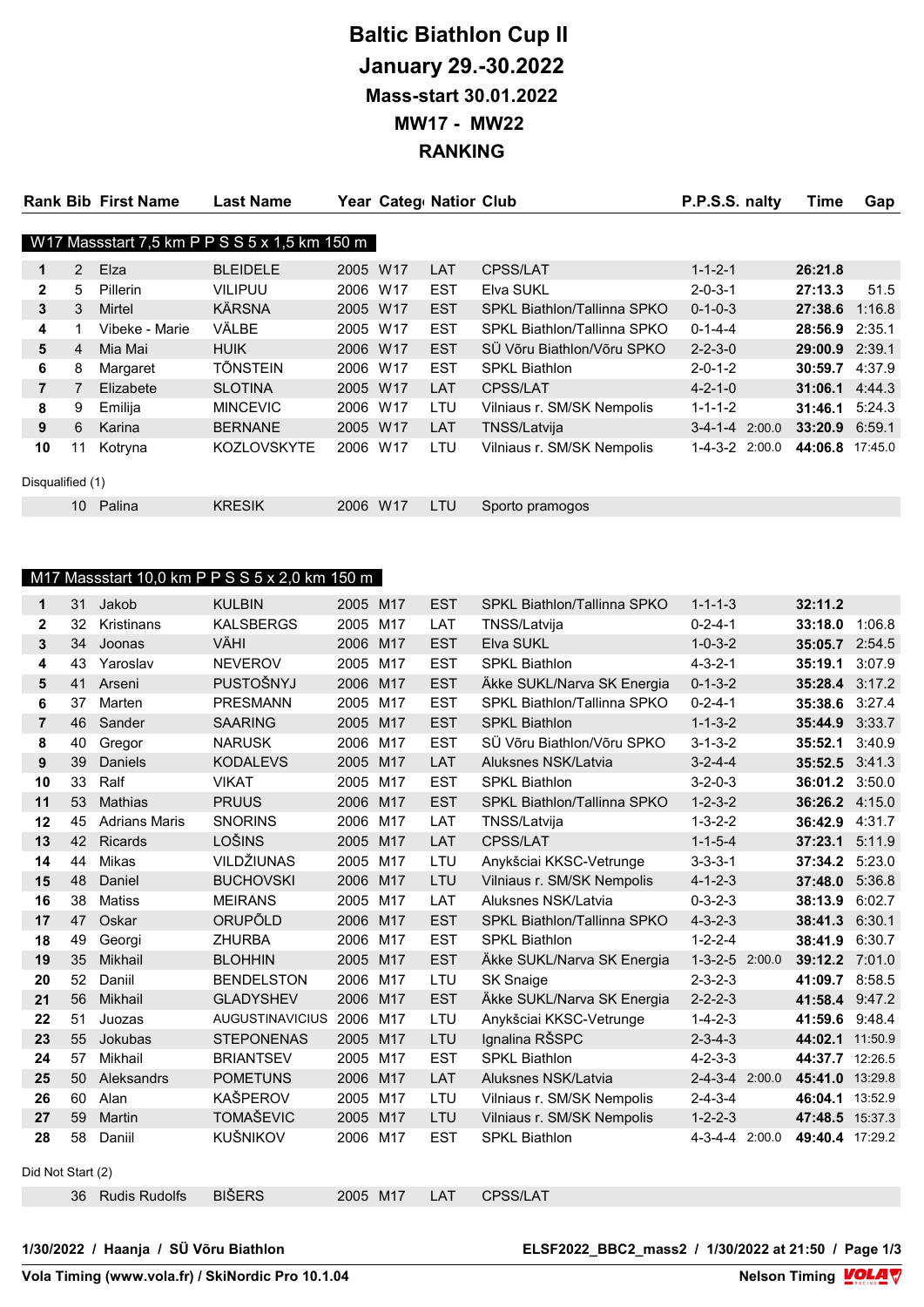## Baltic Biathlon Cup II January 29.-30.2022 Mass-start 30.01.2022 MW17 - MW22 RANKING

|     | <b>Rank Bib First Name</b> | <b>Last Name</b>                              |          | Year Categ Nation Club |            |                             | P.P.S.S. nalty  | Time    | Gap |
|-----|----------------------------|-----------------------------------------------|----------|------------------------|------------|-----------------------------|-----------------|---------|-----|
|     | 54 Janis                   | <b>GRAUDINŠ</b>                               | 2005 M17 |                        | <b>LAT</b> | CPSS/LAT                    |                 |         |     |
|     |                            |                                               |          |                        |            |                             |                 |         |     |
|     |                            |                                               |          |                        |            |                             |                 |         |     |
|     |                            |                                               |          |                        |            |                             |                 |         |     |
|     |                            | W19 Massstart 7,5 km P P S S 5 x 1,5 km 150 m |          |                        |            |                             |                 |         |     |
| 12  | Demi                       | <b>HEINSOO</b>                                | 2003 W19 |                        | <b>EST</b> | SPKL Biathlon/Tallinna SPKO | $1 - 1 - 1 - 3$ | 25:58.3 |     |
| 16. | Eliisabet                  | <b>BREMANN</b>                                |          | 2004 W19               | EST        | SPKL Biathlon/Tallinna SPKO | $0 - 0 - 2 - 0$ | 26:06.4 | 8.1 |

| 2              | 16               | Eliisabet  | <b>BREMANN</b>     | 2004 | W19             | <b>EST</b> | SPKL Biathlon/Tallinna SPKO | $0 - 0 - 2 - 0$ | 26:06.4          | 8.1 |
|----------------|------------------|------------|--------------------|------|-----------------|------------|-----------------------------|-----------------|------------------|-----|
| 3              | 13               | Violetta   | <b>KONOPLJOVA</b>  | 2004 | W <sub>19</sub> | <b>EST</b> | Äkke SUKL/Narva SK Energia  | $3 - 1 - 0 - 0$ | 26:06.6          | 8.3 |
| 4              | 18               | Anastassia | <b>FEDORTSEVA</b>  | 2003 | W <sub>19</sub> | <b>EST</b> | Äkke SUKL/Narva SK Energia  | $2 - 0 - 0 - 0$ | 27:26.2 1:27.9   |     |
| 5              | 14               | Viktorija  | <b>KAPANCOVA</b>   | 2004 | W <sub>19</sub> | LTU        | Anykšciai KKSC-Vetrunge     | $1 - 1 - 2 - 3$ | 28:38.7 2:40.4   |     |
| 6              | 15               | Laura      | LOBJAKAS           | 2003 | W19             | <b>EST</b> | SPKL Biathlon/Tallinna SPKO | $2 - 2 - 2 - 3$ | 28:39.3 2:41.0   |     |
| $\overline{7}$ | 17               | Mirjam     | <b>FASTER</b>      | 2003 | W <sub>19</sub> | <b>EST</b> | SPKL Biathlon/Tallinna SPKO | $1 - 1 - 5 - 3$ | $30:21.9$ 4:23.6 |     |
| 8              | 20               | Lukrecija  | <b>DAUGIRDAITE</b> | 2004 | W <sub>19</sub> | LTU        | Sporto pramogos             | $4 - 3 - 2 - 2$ | 32:24.8 6:26.5   |     |
|                | Disqualified (1) |            |                    |      |                 |            |                             |                 |                  |     |
|                | 19               | Viktorija  | <b>SPRUGEVICA</b>  | 2003 | W <sub>19</sub> | LAT        | TNSS/Latviia                |                 |                  |     |

#### M19 Massstart 10,0 km P P S S 5 x 2,0 km 150 m

| 1              | 61  | <b>Mark Markos</b> | <b>KEHVA</b>       | 2004 M19 |                 | <b>EST</b> | SPKL Biathlon/Tallinna SPKO | $0 - 1 - 1 - 0$ | 31:17.9         |        |
|----------------|-----|--------------------|--------------------|----------|-----------------|------------|-----------------------------|-----------------|-----------------|--------|
| $\mathbf{2}$   | 63  | Mehis              | <b>UDAM</b>        | 2004 M19 |                 | <b>EST</b> | <b>SPKL Biathlon</b>        | $0 - 1 - 1 - 3$ | 32:03.8         | 45.9   |
| 3              | 64  | Henri              | <b>KESA</b>        | 2004 M19 |                 | <b>EST</b> | SÜ Võru Biathlon/Võru SPKO  | $3 - 2 - 0 - 3$ | 34:23.1         | 3:05.2 |
| 4              | 62  | <b>Ivar</b>        | <b>VSIVTSEV</b>    | 2004     | M19             | <b>EST</b> | Kagu Biathlon               | $3 - 3 - 4 - 0$ | 34:43.4         | 3:25.5 |
| 5              | 66  | <b>Karl Rasmus</b> | <b>TIISLÄR</b>     | 2004 M19 |                 | <b>EST</b> | <b>SPKL Biathlon</b>        | $3 - 1 - 3 - 2$ | 35:11.3 3:53.4  |        |
| 6              | 65  | Mark               | <b>ILJIN</b>       | 2003 M19 |                 | <b>EST</b> | Äkke SUKL/Narva SK Energia  | $0 - 0 - 2 - 4$ | 35:44.0         | 4:26.1 |
| $\overline{7}$ | 67  | William            | <b>TÖNSTEIN</b>    | 2004 M19 |                 | <b>EST</b> | <b>SPKL Biathlon</b>        | $3 - 1 - 2 - 3$ | 36:03.8 4:45.9  |        |
| 8              | 72. | Erasts             | <b>BOBROVS</b>     | 2004 M19 |                 | LAT        | TNSS/Latvija                | $0 - 1 - 2 - 3$ | 36:06.3 4:48.4  |        |
| 9              | 71  | Domas              | <b>JANKAUSKAS</b>  | 2003 M19 |                 | LTU        | Anykšciai KKSC-Vetrunge     | $0 - 0 - 0 - 1$ | 36:44.6 5:26.7  |        |
| 10             | 97  | <b>Kristers</b>    | <b>KALASNIKOVS</b> | 2004     | M19             | LAT        | <b>TNSS/Latvija</b>         | $1 - 2 - 4 - 2$ | 36:52.6 5:34.7  |        |
| 11             | 68  | <b>Karl Ramses</b> | <b>TIISLÄR</b>     | 2004 M19 |                 | <b>EST</b> | <b>SPKL Biathlon</b>        | $2 - 3 - 2 - 5$ | 37:45.0 6:27.1  |        |
| 12             | 70  | Mart Andreas       | <b>ROOTALU</b>     | 2004     | M19             | <b>EST</b> | <b>SPKL Biathlon</b>        | $3 - 2 - 3 - 3$ | 38:29.9 7:12.0  |        |
| 13             | 69  | Georgi             | <b>JAKOVLEV</b>    | 2004     | M <sub>19</sub> | <b>EST</b> | Äkke SUKL/Narva SK Energia  | $3 - 4 - 3 - 5$ | 42:32.6 11:14.7 |        |

|  |                     | W22 Massstart 10.0 km P P S S 5 x 2,0 km 150 m |              |                                                  |                 |                |
|--|---------------------|------------------------------------------------|--------------|--------------------------------------------------|-----------------|----------------|
|  | <b>1</b> 21 Lisbeth | I IIV                                          |              | 2002 W22 EST SPKL Biathlon/Tallinna SPKO 2-1-0-1 |                 | 36:58.5        |
|  | 2 22 Pauline        | PUUSAAR                                        | 2002 W22 EST | Kagu Biathlon                                    | $0 - 2 - 0 - 3$ | 40:50.5 3:52.0 |

|                   | M22 Massstart 12,5 km P P S S 5 x 2,5 km 150 m |             |                      |             |                 |            |                             |                 |                    |      |  |  |
|-------------------|------------------------------------------------|-------------|----------------------|-------------|-----------------|------------|-----------------------------|-----------------|--------------------|------|--|--|
|                   | 74                                             | Joosep      | <b>PERV</b>          | 2001 M22    |                 | <b>EST</b> | SÜ Võru Biathlon            | $0 - 0 - 2 - 1$ | 35:19.3            |      |  |  |
| 2                 | 73                                             | Markus Rene | <b>EPNER</b>         | 2002 M22    |                 | <b>EST</b> | SPKL Biathlon/Tallinna SPKO | $0 - 1 - 2 - 1$ | 35:52.6            | 33.3 |  |  |
| 3                 | 75                                             | Grigori     | <b>FOMINÕKH</b>      | 2001 M22    |                 | <b>EST</b> | Äkke SUKL/Narva SK Energia  | $2 - 1 - 2 - 2$ | 38:07.4 2:48.1     |      |  |  |
| 4                 | 76                                             | Darius      | <b>DINDA</b>         | 2002        | M22             | LTU        | Ignalina                    | $0 - 0 - 2 - 3$ | $38:22.3$ $3:03.0$ |      |  |  |
| 5.                |                                                | Romualdas   | <b>ALEKSANDROVAS</b> | 2001        | M22             | LTU        | S/K Nempolis                | $2 - 0 - 0 - 2$ | $39:03.3$ $3:44.0$ |      |  |  |
| Did Not Start (1) |                                                |             |                      |             |                 |            |                             |                 |                    |      |  |  |
|                   | 79                                             | Karl        | <b>VIIDEBAUM</b>     | <b>2000</b> | M <sub>22</sub> | <b>EST</b> | <b>SPKL Biathlon</b>        |                 |                    |      |  |  |

1/30/2022 / Haanja / SÜ Võru Biathlon ELSF2022\_BBC2\_mass2 / 1/30/2022 at 21:50 / Page 2/3